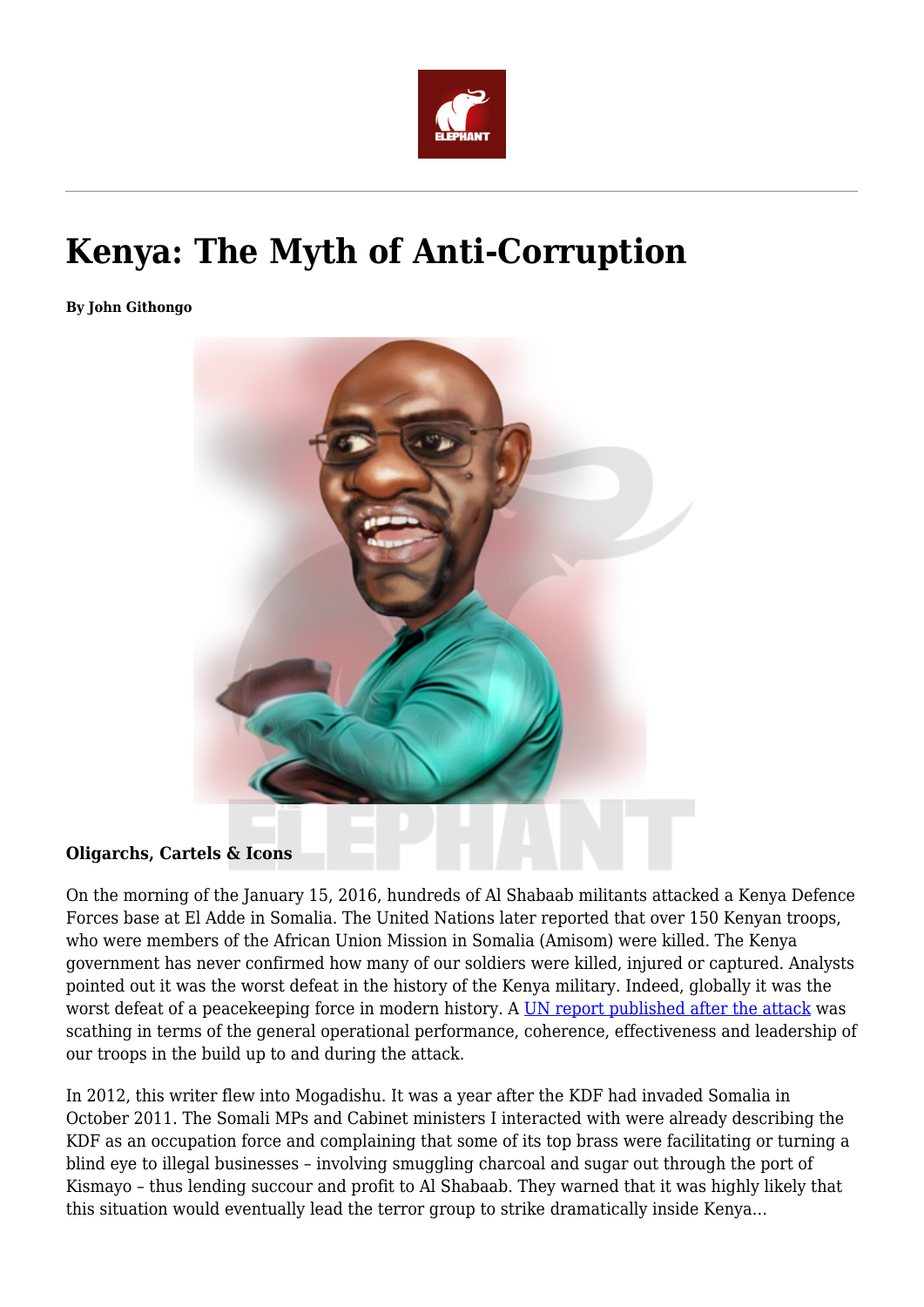The tribe and the bribe are the Siamese twins of our politics

On September 21, 2013, Shabaab terrorists attacked the Westgate Mall in Nairobi in an episode that left 70 dead. However shocking this event was, what was even more quietly disturbing to Kenyans was the behaviour of the KDF soldiers sent in to 'flush out the terrorists. [Videos emerged of wide](https://www.youtube.com/watch?v=CLXDdvAq8Vo)[scale looting](https://www.youtube.com/watch?v=CLXDdvAq8Vo) of the mall by our much-vaunted troops. In 2015, the NGO Journalists for Justice released an excoriating report, [Black and White – Kenya's Criminal Racket](https://www.theelephant.info/uploads/2017/03/Black-and-white-Kenyas-criminal-racket-in-Somalia.pdf) that detailed the involvement of the KDF in illicit commercial activities that were benefiting Al Shabaab directly.

The Kenya Defence Forces is one of the country's iconic institutions. The professionalism and integrity of the KDF has been one of those things Kenyans define themselves by. As important as the integrity of our beloved athletics fraternity who are world beaters; Kenya Airways that is 'The pride of Africa'; Uchumi Supermarkets; the Kenya National Examination Council (KNEC) that produces the exams that are key to an education system in which Kenyans invest their hopes and aspirations… The sense that corruption, nay, the culture of looting and plunder under the current Jubilee regime has undermined these institutions fundamentally in just the past three years is devastating for many Kenyans. It affects the very way we view ourselves as a people.

For one reason or another, important icons like the Kenya Commercial Bank have somehow managed to escape. But there is a distinct feeling that it is only a matter of time…

### **The House Has Fallen**

The travails of another Kenyan icon, Uchumi Supermarkets, the oldest and largest publicly quoted supermarket chain in the country, have compounded the narrative of a climate engineered to allow not only corruption, but plunder with impunity, in both the public and private sectors. In January, Polycarp Igathe, who chaired the board's committee, said: "I have never had the opportunity to say this, but today I can confirm that in the past two to three years, you have been receiving fraudulent financial reporting including cash flow, balance sheet and other financial details at our annual general meeting." Similarly, the fall from grace of Kenya Airways, reducing the 'Pride of Africa' to the 'Plight of Kenya,' bothered Kenyans in a manner different from the usual shenanigans reported in the mismanagement of other public companies.

Unfortunately, for Jubilee, conflict of interest has been normalised

The sophistication, in particular, of the odious contracts into which Kenya Airways entered with various entities bore the hallmarks of a raid orchestrated by a combination of the most powerful political figures and best legal, banking and accounting minds in the country. While the company is now under the regime of Michael Joseph, formerly of Safaricom, it will be interesting to see what emerges as the clean-up operation gets underway.

For decades, Kenyans have dug deep into their pockets for the funds necessary to educate their children. Over the past decade, over the past five years in particular, the institution at the heart of the national examination system – the Kenya National Examination Council (KNEC) has been embroiled in exam-related scandals and other allegations of corruption that have cause a serious erosion in public trust. It has the turned the Education Cabinet Secretary into the anti-corruption Cabinet Secretary by default as the media reports daily on his efforts to manage the machinations of cartels bent on undermining the integrity of the examination system for a profit. Indeed, the world 'cartel' is relatively new to the general corruption lexicon. The term was previously reserved for the illegal narcotics business but today leaders speak of cartels in every sector. Cynics would be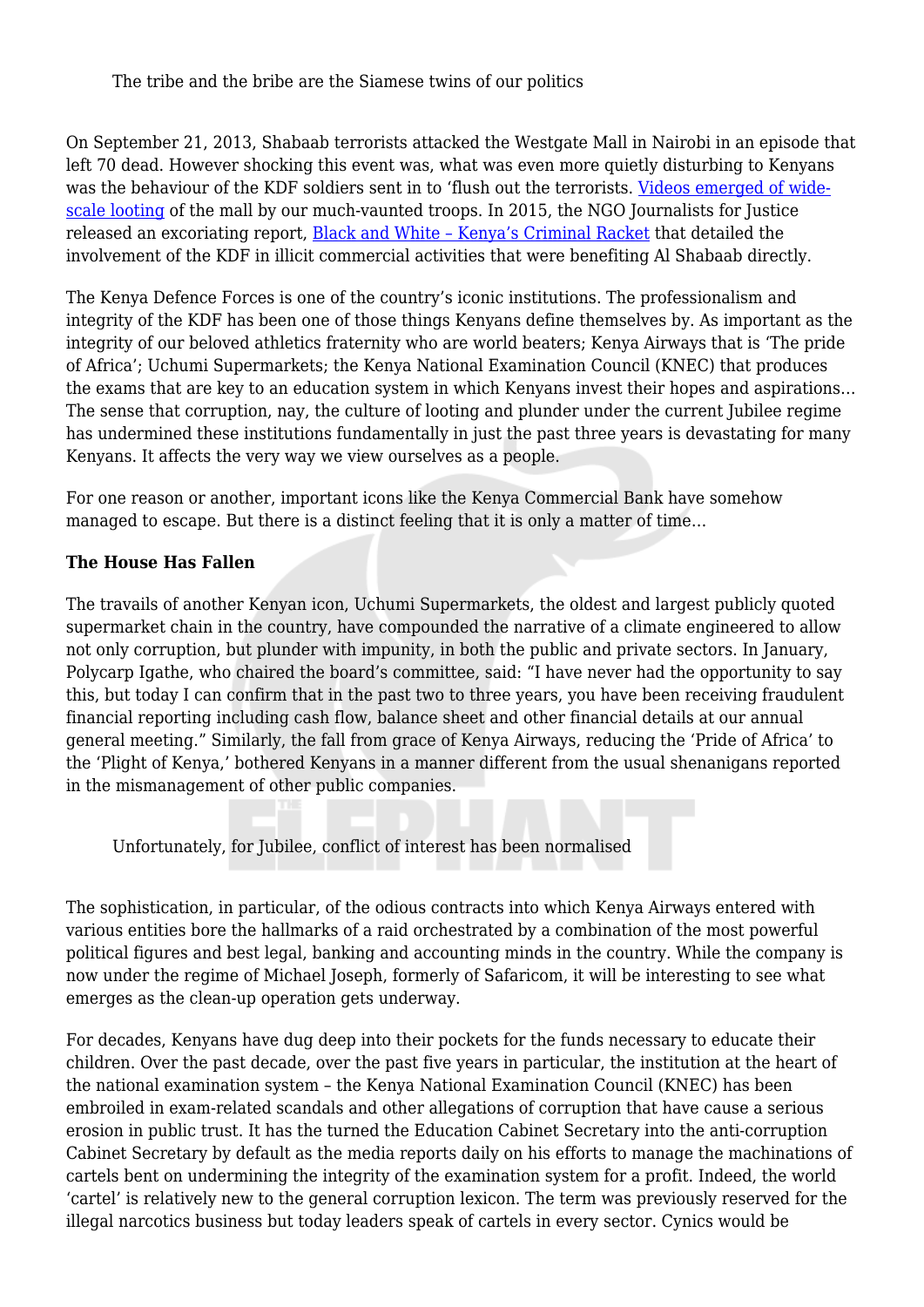forgiven for asking if entire sections of government have become a cartel in and of themselves, with those complaining most loudly about this condition being the godfathers of the malaise and its primary drivers. The plunder has created oligarchs out of a small number of families in Kenya, concentrating wealth in a few hands in what is already one of the most unequal countries on the continent.

## **The Most Corrupt Regime in Kenya's History?**

A second important development on the corruption front over the past three years has been the drawing to an end of an entire approach to fighting corruption.

One of the defining characteristics of the fight against corruption in Kenya has been an intense level of well-funded activity on the policy reform front – including government, civil society, religious and private sectors – while in the real world corruption has not only deepened but widened in society. After 26 years of 'anti-corruption' in Kenya, the phenomenon is worse than ever. The surveys of local and international civil society and research groups bear this out. More importantly, though, there is a widespread perception that graft has worsened dramatically, particularly over the past three years.

The tenderpreneur thrives in the toxic mix of crony capitalism that feeds off the normalisation conflict of interest and impunity

The sheer number and scale of scandals that have accompanied the current regime are equivalent to a Goldenberg scam (that cost \$1 billion) every six months. While the scale of the plunder has started to have macroeconomic consequences, the impact impunity is having on public morality has been even more devastating (as I discuss below.)

The orgy of theft is discussed in the media – both traditional and social, on the political stump by the political class and citizens are consumed with (and by) it. In part due to the conspicuous consumption that accompanies it; the brazen self-enrichment of senior public officials since 2013 as demonstrated by the multiple wives, cars, houses etc they have acquired; the reports of the Office of the Auditor General; harambees at which politicians dish out millions of shillings in a determined effort to normalise the idea that citizens should not ask where the money is coming from; the reports of stolen public funds being carried around in sacks and other bizarre symptoms – a paradoxical mixture of suppressed outrage and numbness prevails. Devolution has accelerated and spread the collapse in public morality though initial indications are that direct accountability at the local level may ultimately be more robust.

As a result, we have the most corrupt regime in our history running Kenya, as I observed above. Indeed, we no longer speak of corruption but plunder, looting on an unprecedented scale. The abstract language of 'corruption', 'ufisadi', 'rushwa' has lost its cultural resonance in Kenya. Far better to speak of 'wizi' (theft) and 'uporaji' (plunder). An assortment of opinion polls ([Ipsos](http://www.ipsos.co.ke/home/reports/?page=polls&option=1) [Synovate,](http://www.ipsos.co.ke/home/reports/?page=polls&option=1) [Afrobarometer](http://afrobarometer.org/press/kenyans-decry-incessant-corruption-reluctant-report-incidents),

[http://afrobarometer.org/sites/default/files/publications/Briefing%20paper/AfrobriefNo152.pdf,](http://afrobarometer.org/sites/default/files/publications/Briefing%20paper/AfrobriefNo152.pdf) [Transparency International](http://www.transparency.org/whatwedo/publication/people_and_corruption_africa_survey_2015)) have been consistent in naming corruption one of the most pressing issues facing Kenyans.

The impact on public morality has been especially telling among the youth. In a study on youth attitudes carried out over the past few years, the [Aga Khan University's East Africa Institute](https://www.aku.edu/eai/Documents/kenya-youth-survey-report-executive-summary-2016.pdf#search=Search%2E%2E%2Eyouth%20study%20on%20corruption) found that Kenyans are highly tolerant of corruption. Indeed, 50% of youth in Kenya do not care what means they use to make money as long as they do not end up in jail. This was anchored by 30% who subscribed to the belief that corruption is profitable with 35% ready to give or receive a bribe. Only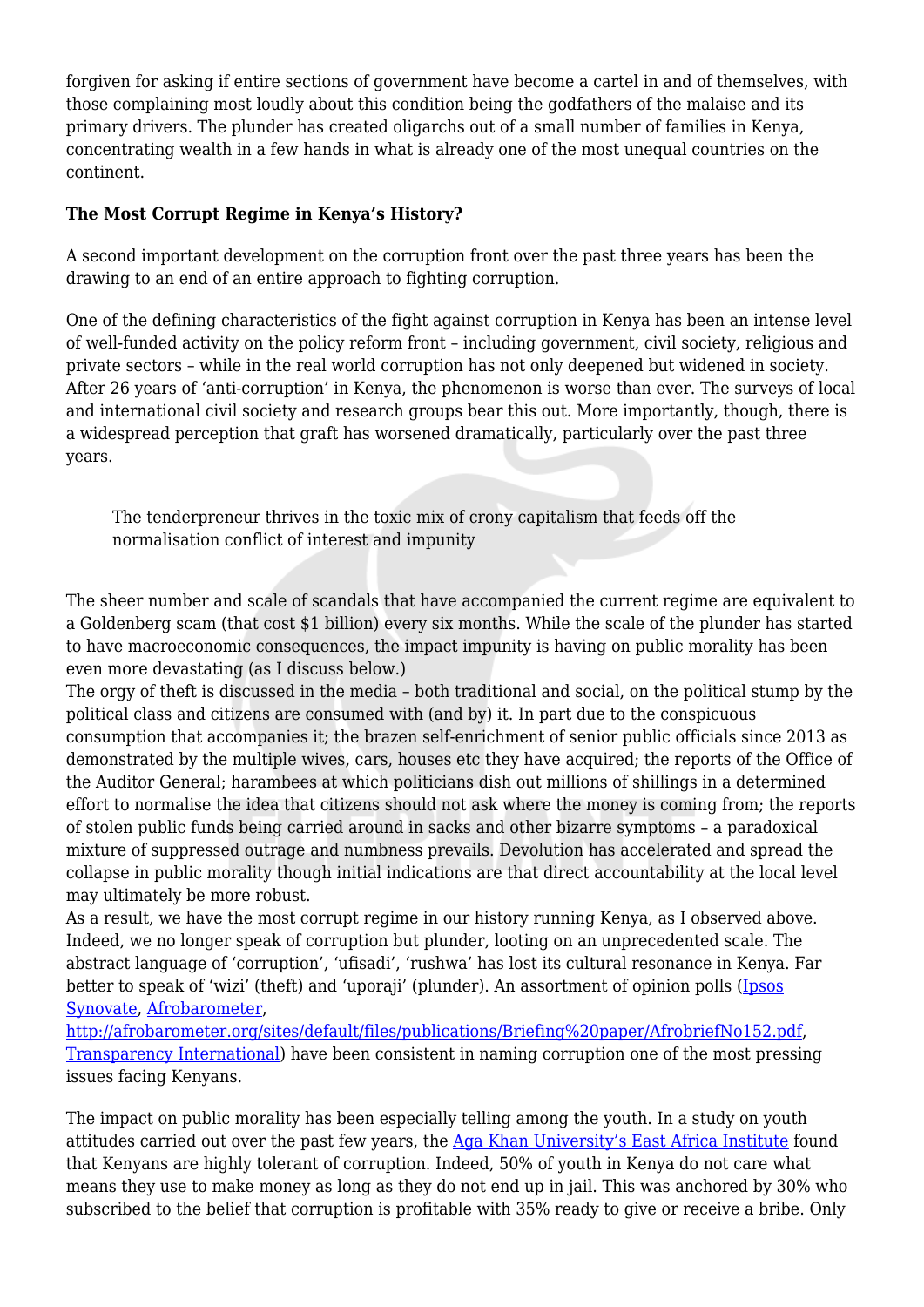40% of the polled youth strongly believed that it was important to pay taxes. A similar situation was evident in the political arena where 62% of youth were noted to be vulnerable to electoral bribery with 40% confessing that they would only vote for aspirants who bribe them.

## **Public Policy Reform Era Hits a Glass Ceiling**

What is clear is that in Kenya's case, the public policy reform/technocratic approach to fighting corruption has become utterly irrelevant in the current political context. The Presidential 'Summit' on Governance and Corruption in November 2016 was the final nail in the coffin of the 'technical fix' to corruption when President Uhuru Kenyatta expressed his helplessness, ripped into his anticorruption officials and their approach, and basically reduced the event to a public relations exercise. Fundamentally, what started in the late 1990s with a series of legal and institutional reforms aimed at improving governance and fighting corruption lt, was a phase that ended with that November conference.

As Kenyans we have done all the anti-corruption benchmarking, most recently with a delegation to study China's anti-corruption efforts; created all the anti-graft institutions, committees, working groups, task forces, units; drafted all the frameworks and policy papers; taken all the advice possible from multilaterals, bilaterals, NGOs, the private sector and others including churches; enacted all the laws and their subsidiaries; held all the conferences, summits, workshops and get-togethers possible. The most ambitious albeit unheralded grand 'technical fix' was agreed upon between Presidents Obama of the USA and Kenyatta [in July 2015](https://www.whitehouse.gov/the-press-office/2015/07/25/government-republic-kenya-government-united-states-america-joint). We've even drawn up a multitude of 'don't be corrupt' and 'this is a corruption-free zone' slogans, posters and adverts and plastered them over all the most corrupt institutions in the public sector.

Nothing exemplifies this ending of a phase more than President Kenyatta's speech at the 'Summit,' unless perhaps it is the ongoing police vetting process. Despite its having been in train for some years now, this institution has remained almost impervious to change in the current environment. As one policeman told me directly: 'Why be sacked when I am poor?' The vetting's primary impact thus far has been to raise the cost of bribes but not reduce their frequency though my evidence for this is purely anecdotal.

And so corruption has ceased to be a technical problem – it is now ineluctably a political and cultural one.

The tribe and the bribe are the Siamese twins of our politics. We have learnt for example that you cannot digitise integrity from the sorry tale of Kenya's Integrated Financial Management Information System (IFMIS), which has become notorious as the conduit for the ongoing scandals in the national and county governments. The looting at the Ministry of Health, Devolution Ministry and National Youth Service stands out and many more scandals are on the way. Indeed, bureaucratically, sections of the governments are engineered for theft. Commissions, inter-ministerial committees, multi-stakeholder working groups, a swathe of reform projects and programmes with expensive outside help become in and of themselves methods of extraction. Over the coming months multilateral and bilateral donors will begin to realise the extent to which resources they have pumped into various sectors have been cleverly misappropriated.

Kenya has travelled a long and difficult path. We need a different type of 'disruption' regarding corruption as Dr. Kankindi describes it in her analytical feature in this edition of The Elephant. We see the difference between Uganda and Tanzania and Angola too as all these countries deal with the fact that initially democratisation has deepened corruption – a reality emerging in the most developed countries as well. In 2017, Kenyans are having to face the reality that solving our issues means finding the political will to make institutions work, recognising this may mean reimagining our political and economic framework (a subject for a later date) and inspiring the people to believe